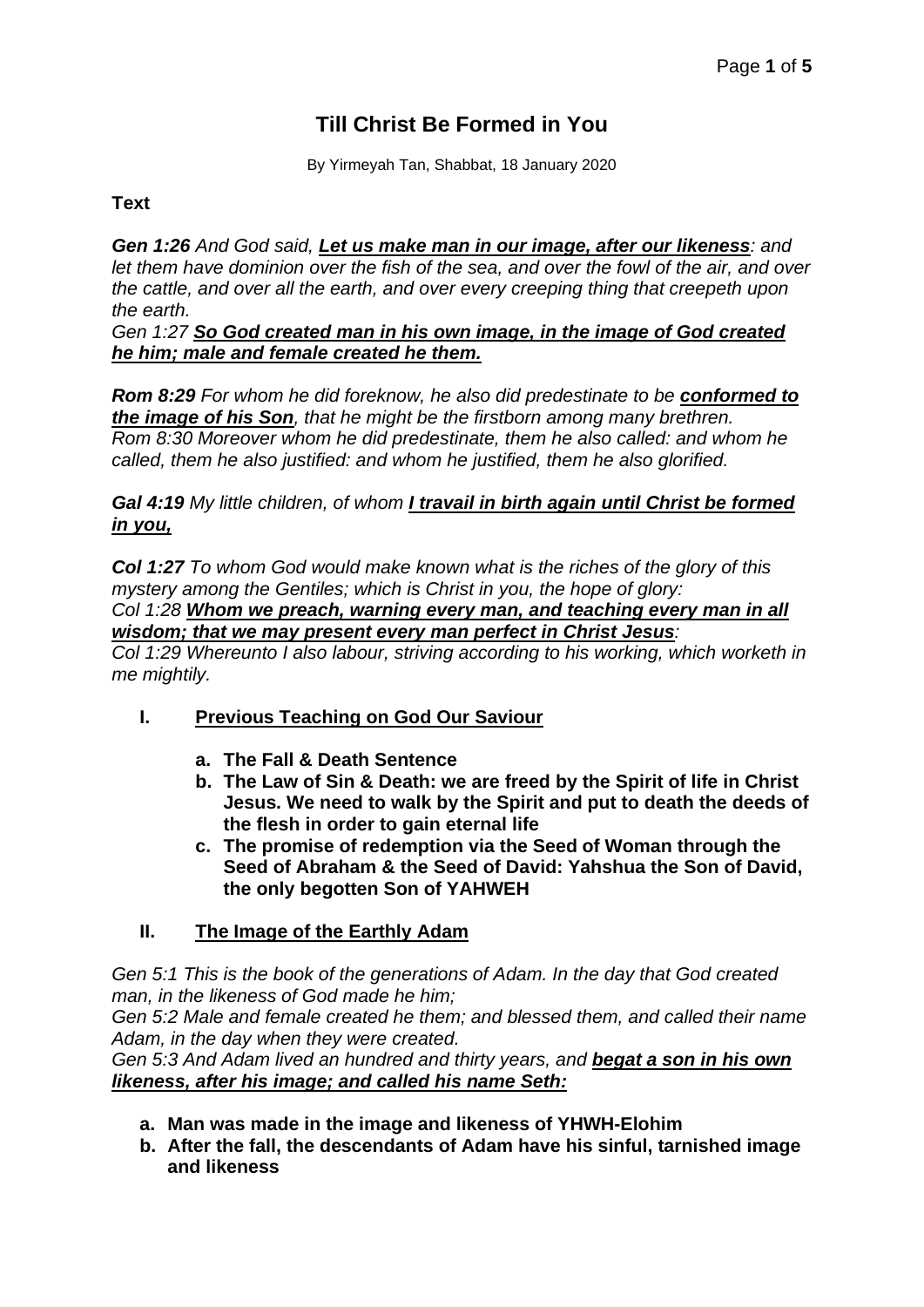# **III. The Image of The Heavenly**

# *1Co 15:45 And so it is written, the first man Adam was made a living soul; the last Adam was made a quickening spirit.*

*1Co 15:46 Howbeit that was not first which is spiritual, but that which is natural; and afterward that which is spiritual.*

*1Co 15:47 The first man is of the earth, earthy: the second man is the Lord from heaven.*

*1Co 15:48 As is the earthy, such are they also that are earthy: and as is the heavenly, such are they also that are heavenly.*

*1Co 15:49 And as we have borne the image of the earthy, we shall also bear the image of the heavenly.*

*Joh 1:14 And the Word was made flesh, and dwelt among us, (and we beheld his glory, the glory as of the only begotten of the Father,) full of grace and truth.*

- **a. Living soul to quickening spirit**
- **b. From earth vs from Heaven**
- **c. From image of the sinful Adam to the sinless Adam from Heaven**
- **d. The image of Yahshua: "full of grace & truth"**
- **e. We are to become like Him: "full of grace & truth"**

# **IV. The New Man**

- *Col 3:5 Mortify therefore your members which are upon the earth; fornication, uncleanness, inordinate affection, evil concupiscence, and covetousness, which is idolatry:*
- *Col 3:6 For which things' sake the wrath of God cometh on the children of disobedience:*
- *Col 3:7 In the which ye also walked some time, when ye lived in them.*
- *Col 3:8 But now ye also put off all these; anger, wrath, malice, blasphemy, filthy communication out of your mouth.*

*Col 3:9 Lie not one to another, seeing that ye have put off the old man with his deeds;*

- *Col 3:10 And have put on the new man, which is renewed in knowledge after the image of him that created him:*
- *Col 3:11 Where there is neither Greek nor Jew, circumcision nor uncircumcision, Barbarian, Scythian, bond nor free: but Christ is all, and in all.*

*1Pe 1:22 Seeing ye have purified your souls in obeying the truth through the Spirit unto unfeigned love of the brethren, see that ye love one another with a pure heart fervently:*

*1Pe 1:23 Being born again, not of corruptible seed, but of incorruptible, by the word of God, which liveth and abideth for ever.*

- **a. Born again from incorruptible seed- the Word of Elohim**
- **b. New man renewed in knowledge after the image of our Creator, Yahshua**

**G1504: eikōn**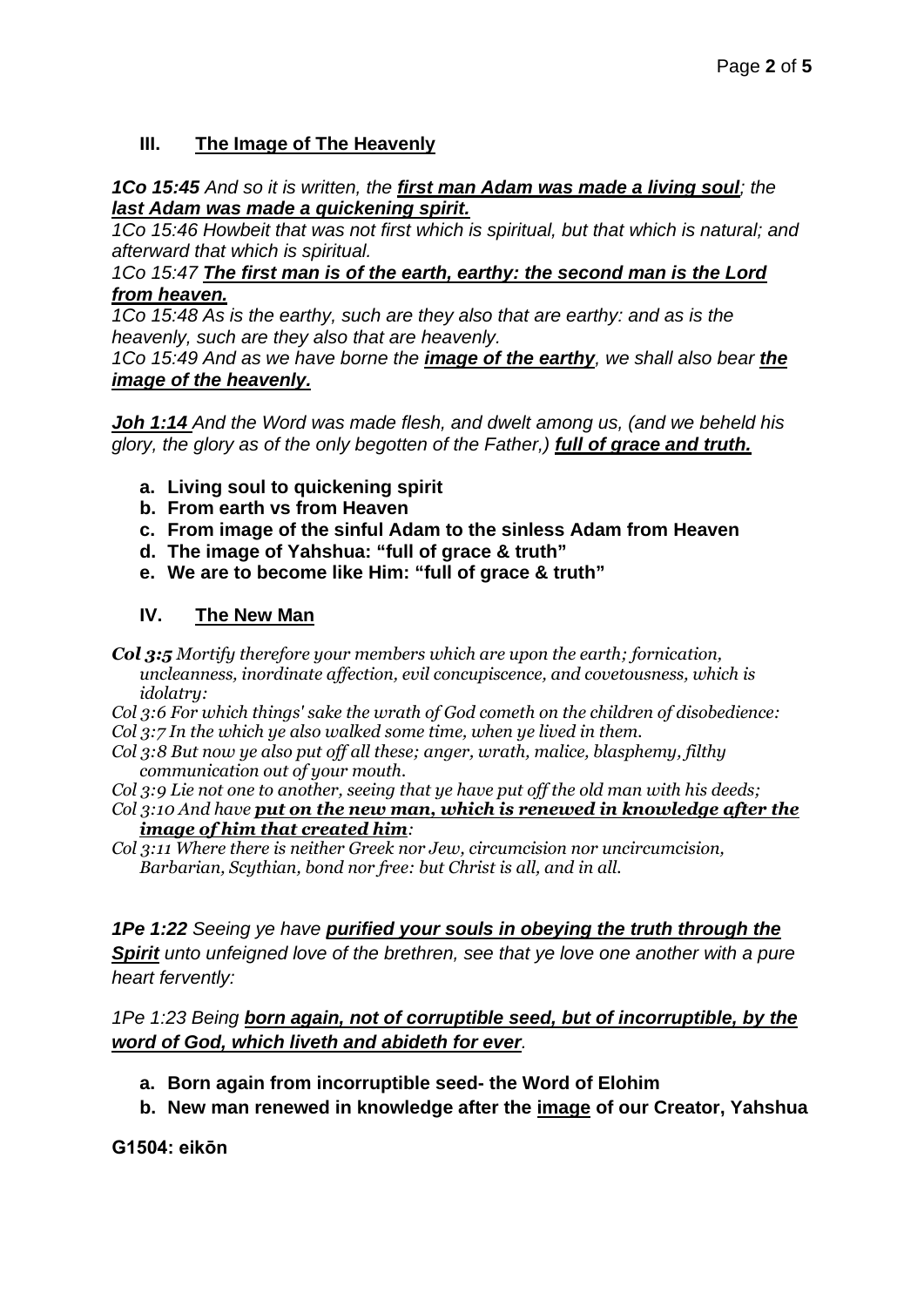**i-kone'**

**From G1503: a likeness, that is, (literally) statue, profile, or (figuratively) representation, resemblance: - image.**

# **V. Partakers of the Divine Nature**

*2Pe 1:3 According as his divine power hath given unto us all things that pertain unto life and godliness, through the knowledge of him that hath called us to glory and virtue:*

*2Pe 1:4 Whereby are given unto us exceeding great and precious promises: that by these ye might be partakers of the divine nature, having escaped the corruption that is in the world through lust.*

- **a. Divine power to attain eternal life and godliness**
- **b. Divine power to know Him**
- **c. Called us to glory & virtue**
- **d. Divine power to escape the corruption of lust**
- **e. Divine power to be children of Elohim:**

*Joh 1:12 But as many as received him, to them gave He power to become the sons of God, even to them that believe on his name:*

*Joh 1:13 Which were born, not of blood, nor of the will of the flesh, nor of the will of man, but of God.*

# **VI. Like His Glorious Body**

*Php 3:20 For our conversation is in heaven; from whence also we look for the Saviour, the Lord Jesus Christ:*

*Php 3:21 Who shall change our vile body, that it may be fashioned like unto his glorious body, according to the working whereby he is able even to subdue all things unto himself.*

*1Jn 3:1 Behold, what manner of love the Father hath bestowed upon us, that we should be called the sons of God: therefore, the world knoweth us not, because it knew him not.*

*1Jn 3:2 Beloved, now are we the sons of God, and it doth not yet appear what we shall be: but we know that, when he shall appear, we shall be like him; for we shall see him as he is.*

*1Jn 3:3 And every man that hath this hope in him purifieth himself, even as he is pure.*

**a. From a vile body to "like His Glorious Body"**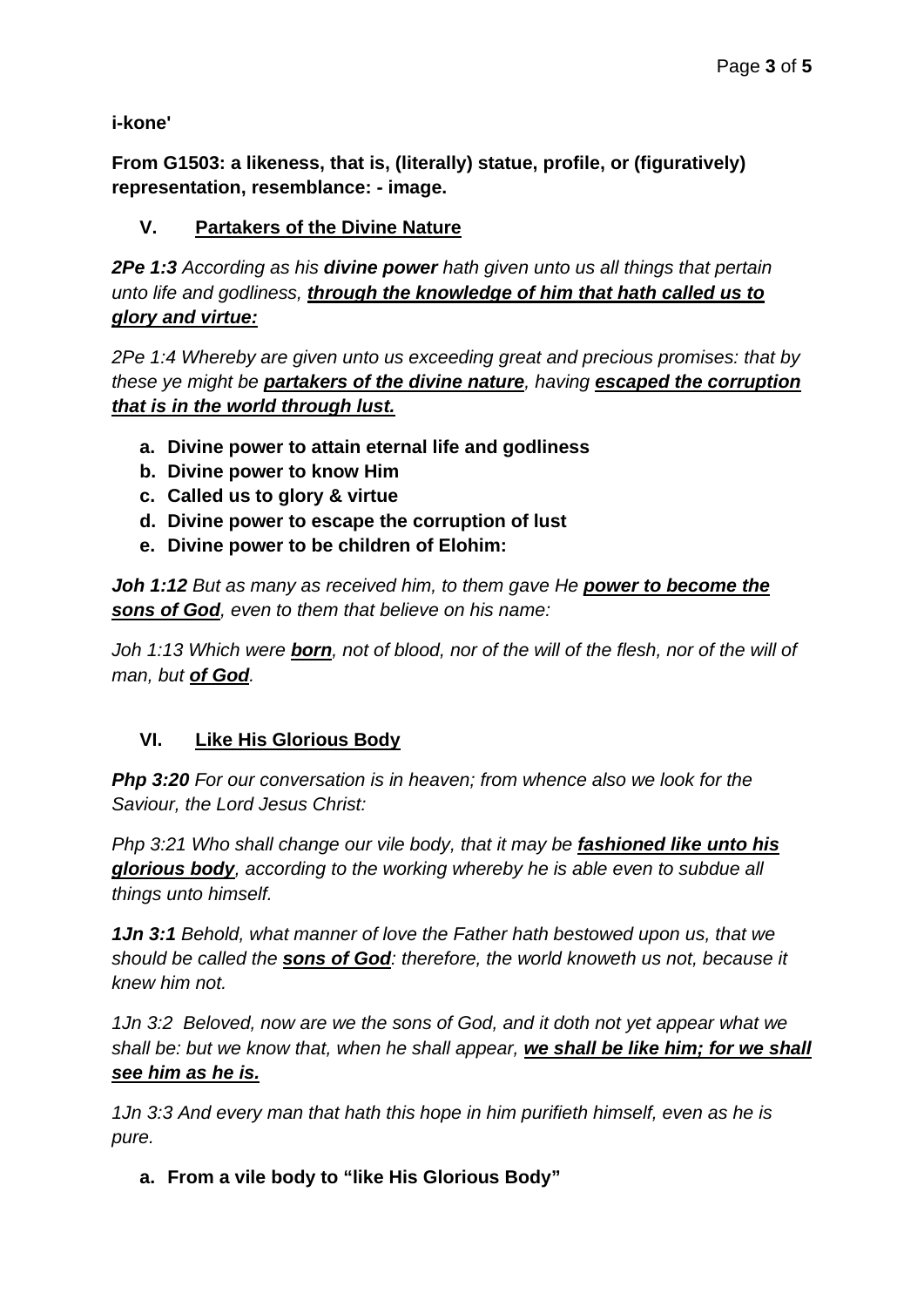- **b. Sons of God [G5043: teknon]**
- **c. Revealed in glory:**

*Col 3:4 When Christ, who is our life, shall appear, then shall ye also appear with him in glory.*

# **d. We shall be like Him when we see Him as He is**

**e. Peter, James & John saw Him in His glory on the Mountain:**

*Mat 17:1 And after six days Jesus taketh Peter, James, and John his brother, and bringeth them up into a high mountain apart,*

# *Mat 17:2 And was transfigured before them: and his face did shine as the sun, and his raiment was white as the light.*

# **f. John saw Him on the island of Patmos:**

*Rev 1:12 And I turned to see the voice that spake with me. And being turned, I saw seven golden candlesticks,*

*Rev 1:13 And in the midst of the seven candlesticks one like unto the Son of man, clothed with a garment down to the foot, and girt about the paps with a golden girdle.*

# *Rev 1:14 His head and his hairs were white like wool, as white as snow; and his eyes were as a flame of fire,*

*Rev 1:15 And his feet like unto fine brass, as if they burned in a furnace, and his voice as the sound of many waters.*

*Rev 1:16 And he had in his right hand seven stars: and out of his mouth went a sharp twoedged sword: and his countenance was as the sun shineth in his strength.*

# **VII. Sanctification: to conform to His Image**

**1Co 1:30** *But of him are ye in Christ Jesus, who of God is made unto us wisdom, and righteousness, and sanctification, and redemption:*

*1Th 4:3 For this is the will of God, even your sanctification, that ye should abstain from fornication:*

*2Th 2:11 And for this cause God shall send them strong delusion, that they should believe a lie:*

*2Th 2:12 That they all might be damned who believed not the truth, but had pleasure in unrighteousness.*

*2Th 2:13 But we are bound to give thanks always to God for you, brethren beloved of the Lord, because God hath from the beginning chosen you to salvation through sanctification of the Spirit and belief of the truth:*